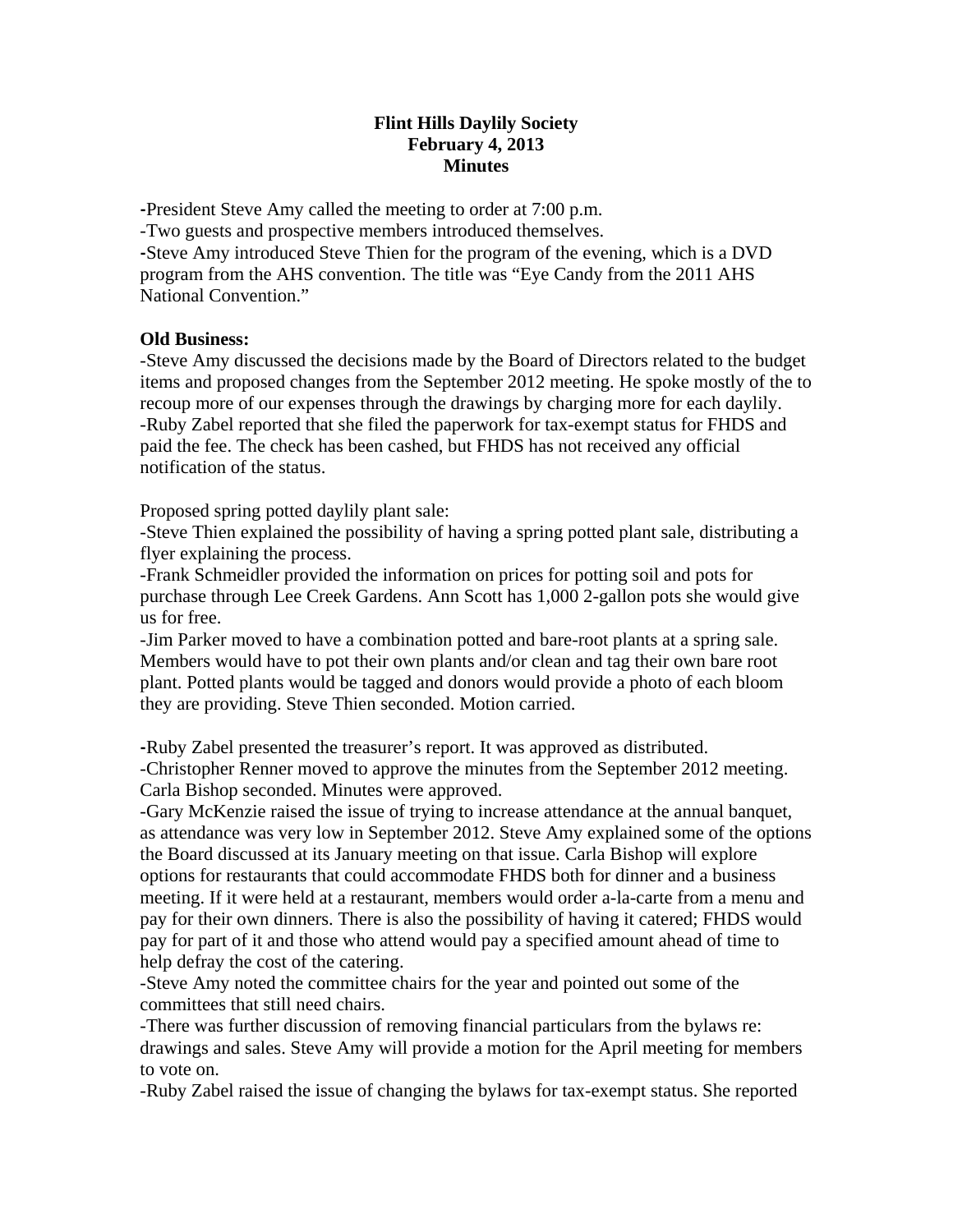$\#$  2

that official notice of our Tax Exempt status has not been received to date. Language for all proposed by-laws changes will be presented for a vote by membership at the April 2013 meeting.

#### **New Business:**

**‐**Signup sheets were passed out for Refreshment Hosts.

-Steve Amy reminded the club about the 2013 Winter Gathering in Kansas City, February 15-17.

**‐**Steve Amy briefly presented the kinds of decisions the Board made regarding finances. At the September meeting, the membership voted to leave those decisions to the Board. Those decisions are reflected in the budget Ruby Zabel distributed before the meeting. -Irene Johnson explained the benefits of becoming an AHS member, what comes with membership, and encouraged any FHDS members who are not yet AHS members to join. Steve Amy and Gary McKenzie echoed what Irene had said.

#### **Committee Reports/Updates:**

**‐**There were no committee reports, other than those covered in Old Business and New Business.

#### **Drawing:**

**‐**Frank Schmeidler conducted the daylily drawing.

**‐**Meeting adjourned at 9:02. Next meeting is Monday, April 15, 2013 at the Riley County Senior Center.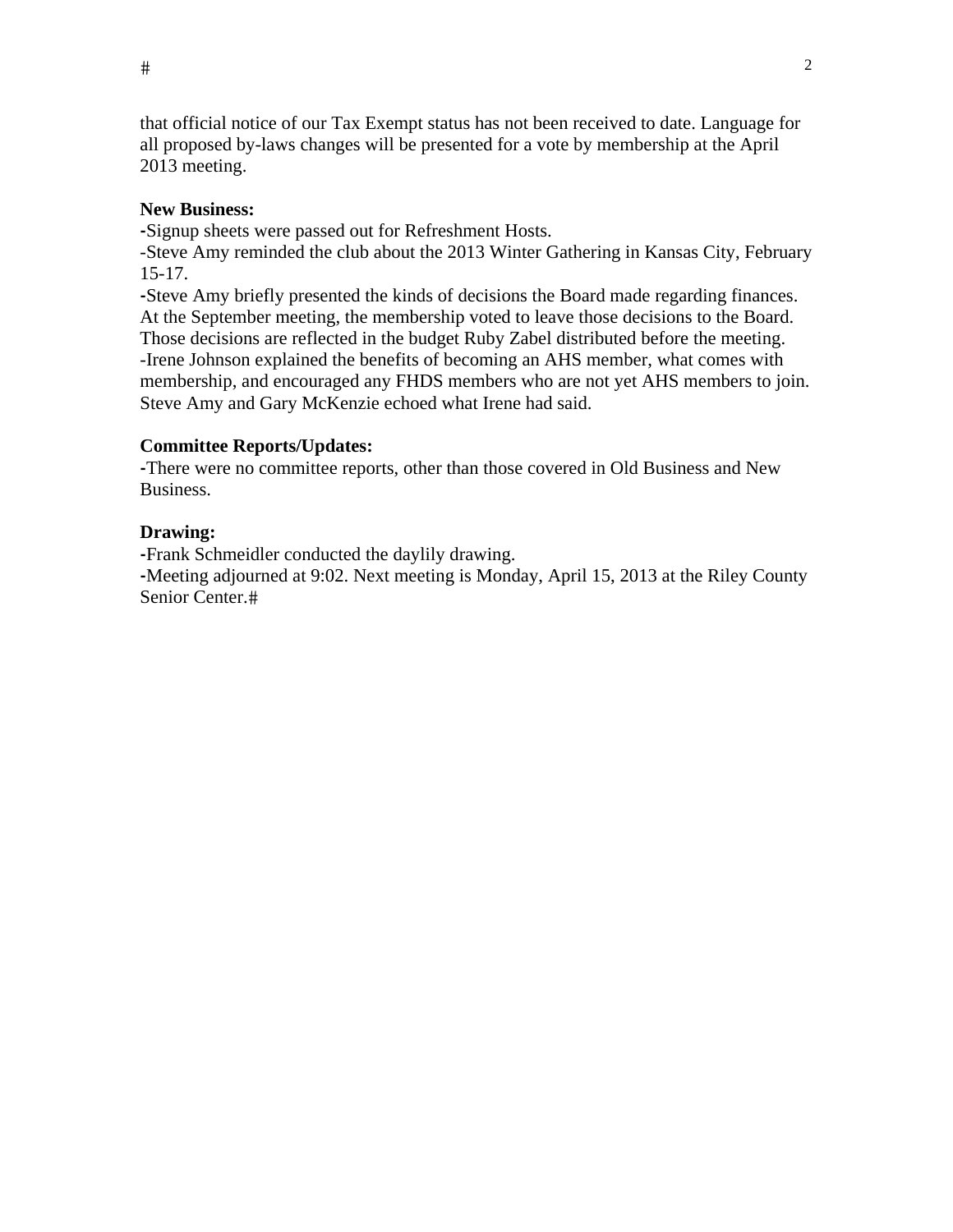# **Flint Hills Daylily Society April 15, 2013 Minutes**

Steve Amy called the meeting to order at 7:05 p.m. The meeting location was the Riley County Seniors' Services Center, 301 N. 4<sup>th</sup> St.

Steve Amy turned the floor over to Steve Thien, who presented "Why One Day: Here Today Gone Tomorrow." The presentation covered the issue of why daylilies stay open for only one day.

# **Old Business:**

Steve Amy announced that the votes on outstanding constitutional change issues were not yet closed, but this meeting would take care of all of them.

# **1. Presentation of decisions the Board made at January 2013 meeting.**

- At the September 24, 2012 meeting, the members opted to leave several decisions regarding FHDS to the Board. The issues and actions were:
	- o Transferring \$5,000 of club funds to an interest-bearing entity, such as a CD, to generate some additional income. The Board decided to do so. Ruby Zabel set up a CD.
	- o Suspending the scholarship for the 2013 year. There was no call for applications in fall 2012 for a 2013 FHDS scholarship to be awarded, so the scholarship is suspended for 2013. The Board decided to leave the \$500 in for the draft 2014 budget. The scholarship committee will have to issue a call for applications in fall 2013 if there is to be a 2014 scholarship.
	- o Reducing the number of speakers for 2013. The Board decided to reduce the number of outside, paid speakers for 2013. Steve Thien offered presentations at the February and April meetings to avoid paying an outside speaker.
	- o The Board decided to explore options for the September 2013 banquet/meeting, including:
		- holding it at a restaurant and having members order a-la-carte and pay individually.
		- having it catered, but each member would pay a certain amount, perhaps \$10 each, and FHDS would contribute the amount that it usually does to cover the difference.
		- The Board charged the Banquet committee with exploring possibilities.

# **2. 501(c) (3) status**

- Steve Amy presented a motion to pursue restoration of the Flint Hills Daylily Society's 501 (c) (3) status, designating K-State Gardens and Region 11 of the American Hemerocallis Society as the recipients of any remaining FHDS funds should FHDS disband. The motion passed.
- Wording in the FHDS Constitution, Article VI. Finances shall now read: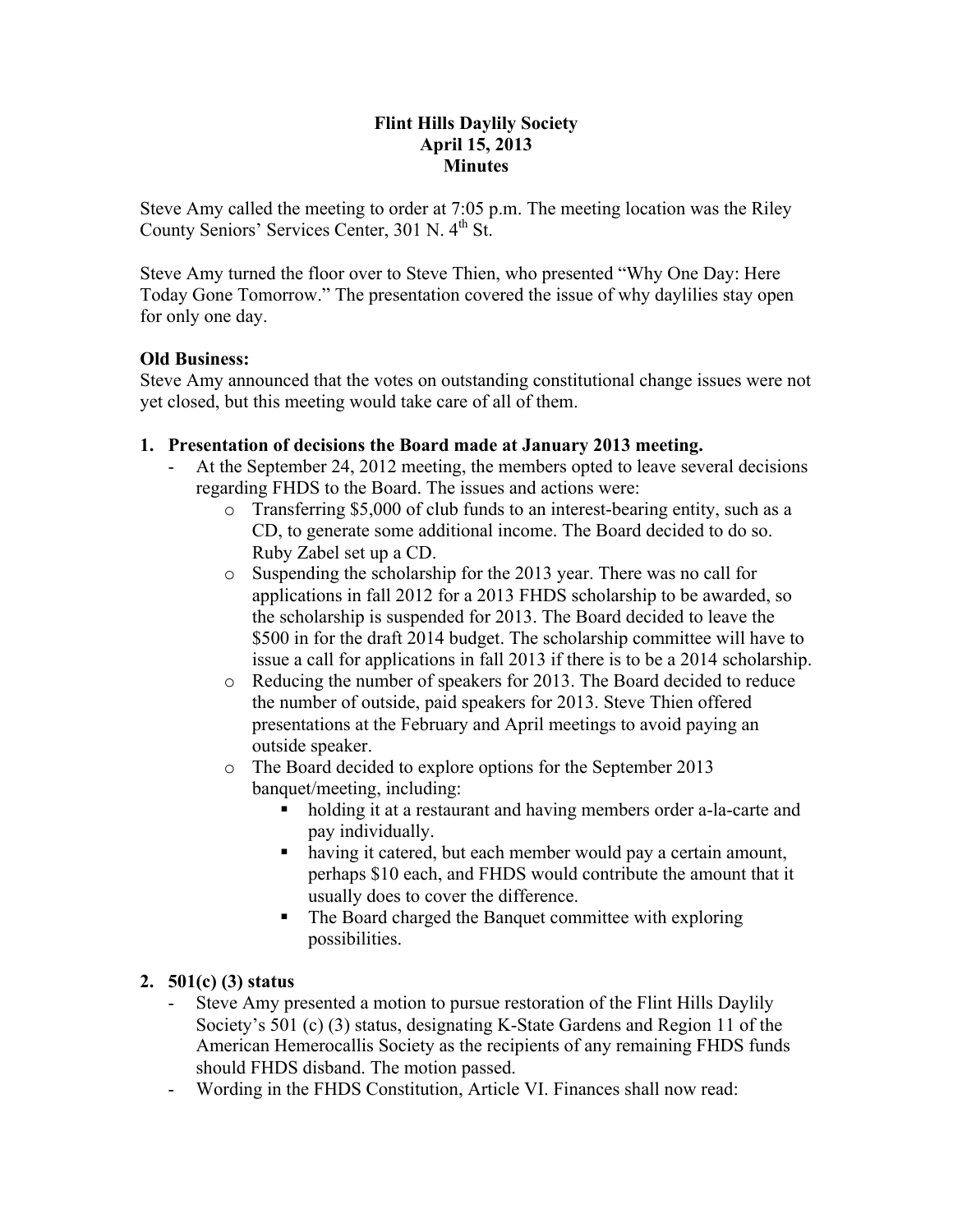- *The funds of the Flint Hills Daylily Society shall be derived from the payment of yearly dues and from such other sources as the Club may authorize. Dues will be due at the February meeting and considered past due at the April meeting.*
- *Should the Flint Hills Daylily Society dissolve for any reason, its assets shall be used first to pay outstanding debts. Any remaining assets shall be divided equally with one-half given to Kansas State University Gardens and one-half given to Region 11 of the American Hemerocallis Society for furthering Hemerocallis knowledge. The IRS requires that these organizations be exempt under section 501 (c) (3) at the time dissolution takes place. If one is not, alternatively, all remaining assets shall be transferred to the organization with current 501 (c) (3) exempt status.*

## **3. Charging for Returned Plants**

Steve Amy presented a motion on charging for returned host plants. Traditionally, returned plants have been distributed through a drawing at no charge. The 2012 Board discussed the possibility of charging for returned plants as a way of generating income. Motion failed to pass so there will be no charge for returned plants.

#### **4. Combination of two separate Club Participation and Hybridizer Program drawings into one drawing called the "Club Participation Program."**

- Previously there have been two separate drawings for Club Participation and the Hybridizer Program. Based on discussion with the members at the September 24, 2012 meeting, at the FHDS Board Meeting in January the members consolidated the two drawings into one. Steve Amy presented the former regulations and the revised regulations. Kristin Mulready-Stone let the members know the new guidelines already appear in the 2013 FHDS Yearbook. The Club Participation drawing will be held at the June meeting instead of the April meeting.

## **5. Annual Budget and dollar amounts in by-laws**

- Steve Amy called for a vote on having the Board approve a budget for each year and to remove particular dollar amounts on specific expenditures from the bylaws. The motion passed unanimously.
- Wording in the FHDS By-Laws, Article II. Duties of Officers, Section 4 shall now read:
- *Section 4: The Treasurer shall receive all money belonging to the Flint Hills Daylily Society giving receipt for same. The Treasurer shall keep on file a list of current members.*
- *The Treasurer shall keep all financial records and pay bills upon approval of the Executive Board. The Treasurer shall provide a copy of the Financial Report to the members at each meeting.*
- *The Executive Board shall develop an Annual Budget for presentation to members at the Fall Meeting. Budgeted amounts should include monies for all Regular Committees, and for Special Expenses and Courtesy Contributions as defined in the Bylaws. The Annual Budget shall be printed annually as part of the FHDS Yearbook.*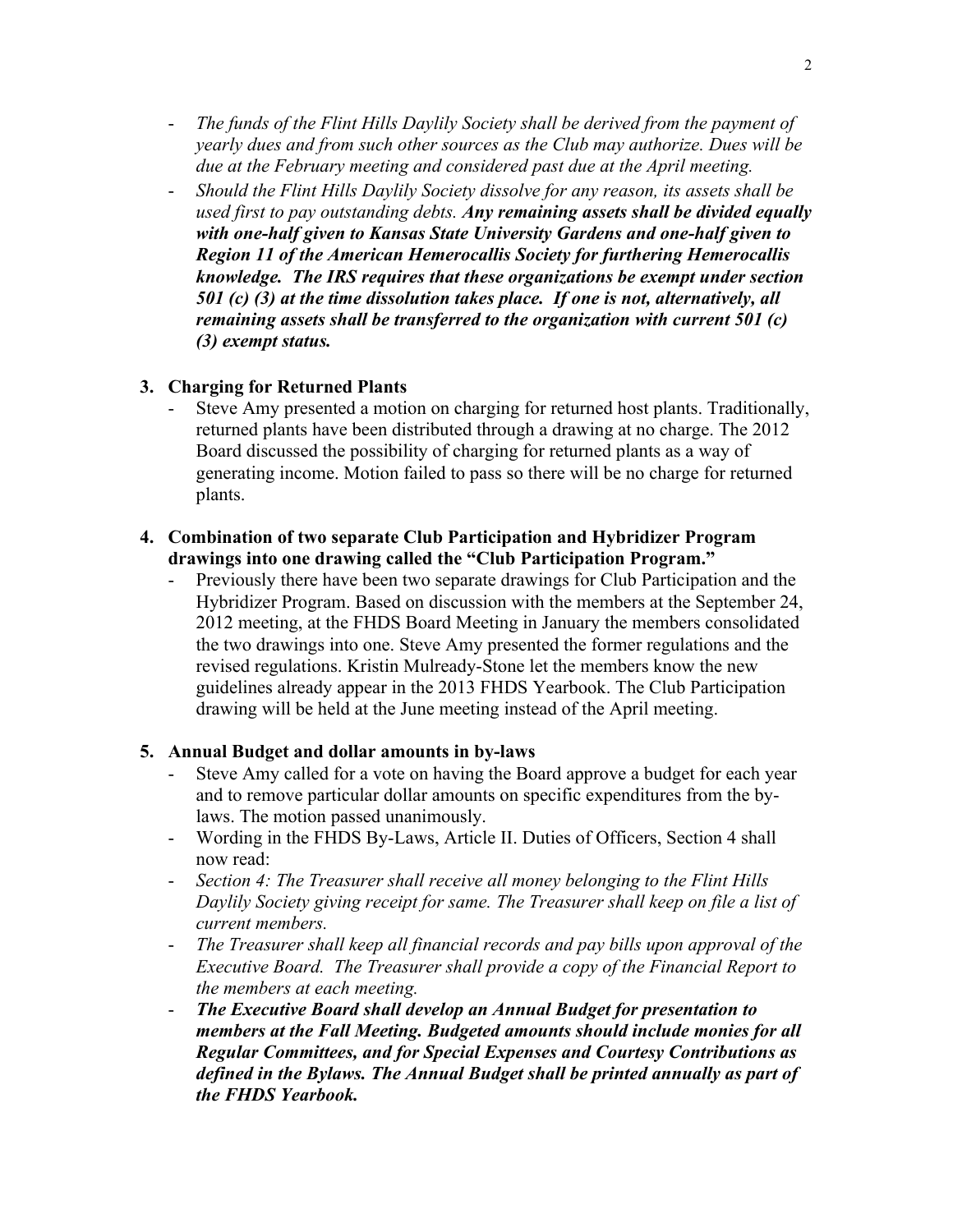#### **6. Change to by-laws, Article V Section 3**

- Steve Amy called for a motion on a change to a section of the by-laws, Article V Section 3. The previous wording was:

"Section 3: …All members in good standing, in attendance at the meeting, are eligible to win. If the member's name is drawn, the member may purchase the daylily for one half of the purchase price. If the member chooses to pass on that item, their name is returned to the drawing for the remaining daylilies."

- There was a motion at the September 24, 2012 to change the language from: "If the member's name is drawn, the member may purchase the daylily for one half of the purchase price," to "If the member's name is drawn, the member may purchase the daylily at a percentage of the purchase price to be determined each year in line with the annual budget."
- The vote was held at this meeting and the motion passed.
- Wording in the FHDS By-Laws, Article V. Special Expenses, Section 3 shall now read:
- *Section 3: The Club shall purchase daylilies to be given out as drawing prizes at each regular meeting except at the Fall Meeting. The maximum purchase price for the daylilies at each meeting shall be adopted annually in the Annual Budget.*
- *All members in good standing, in attendance at the meeting are eligible to win. If the member's name is drawn, the member may purchase the daylily for the announced purchase price. If the member chooses to pass on that item, their name is returned to the drawing for the remaining daylilies.*

## **New business:**

-Steve Amy encouraged everyone to attend the 2013 Regional in Tulsa, particularly since FHDS will be hosting in 2015, so it is a good opportunity to get an idea of what works well. Jane Amy pointed out that if our members support Tulsa's meeting, they will be more likely to support us when we host the regional.

-Ruby Zabel reminded members that some people have not yet paid 2013 dues.

#### **Committee Reports/Updates:**

| Ruby Zabel—no report.                                                               |
|-------------------------------------------------------------------------------------|
| Ruby Zabel presented the treasurer's report and it                                  |
| passed as presented.                                                                |
| No committee, no report.                                                            |
| -FHDS Farmers Market Spring Sale: Steve Thien and Frank Schmeidler proposed that we |
| hold the sale on Saturday, May 11, 2013. Steve                                      |
| Thien requested that members bring potted plants                                    |
| inside a plastic grocery bag on the morning of the                                  |
| sale. Any member who cannot deliver plants on the                                   |
| morning of the sale should make arrangements to                                     |
|                                                                                     |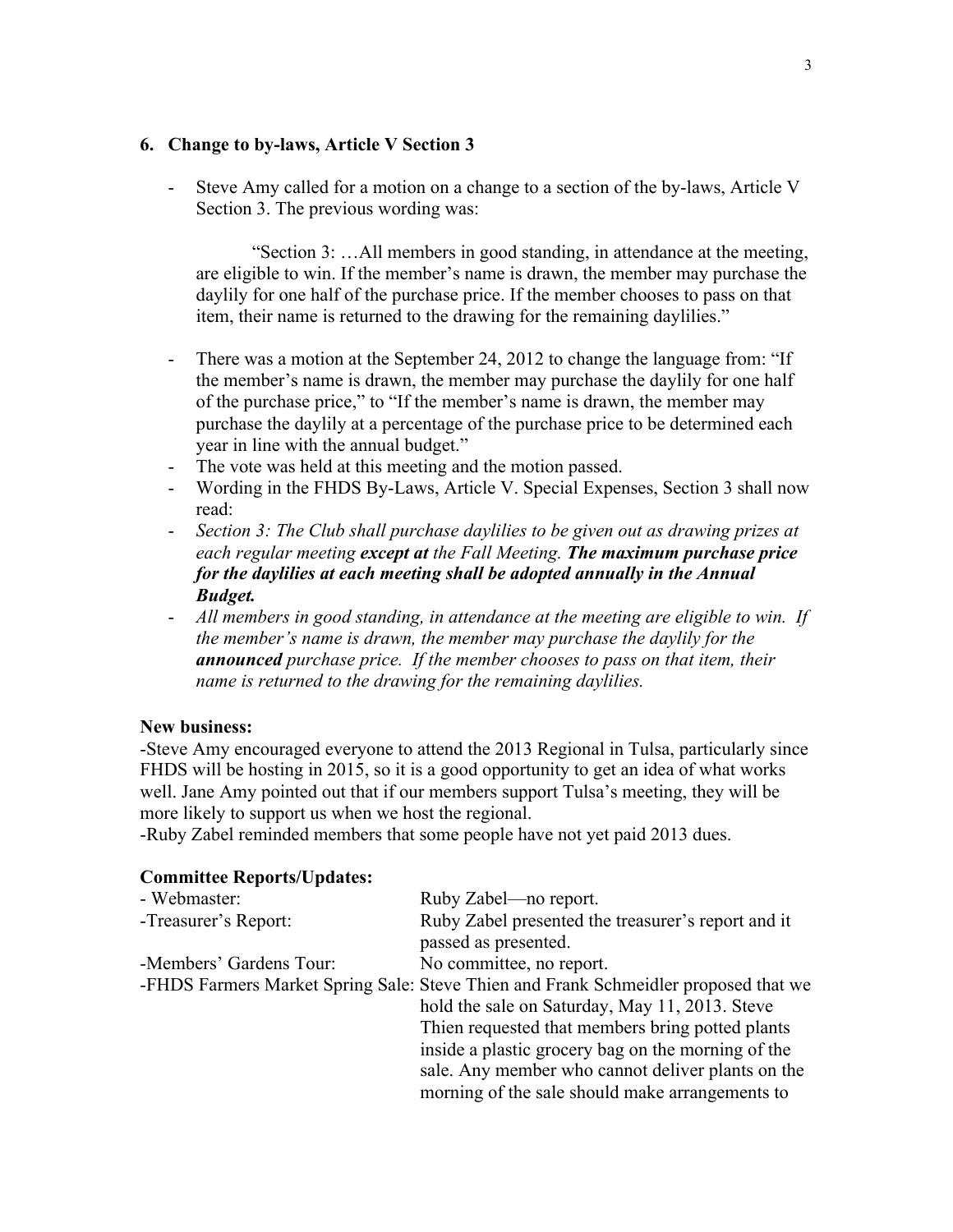|                           | have another member deliver them. Ann Redmon            |
|---------------------------|---------------------------------------------------------|
|                           | said that if members will let her know ahead of time    |
|                           | how many pots of each plant they will bring, she        |
|                           | will print out a photo for each pot. The Club will      |
|                           | reimburse her for printing expenses. Frank              |
|                           | Schmeidler said that all potted plants will sell for at |
|                           | least \$10. Three fans per pot, each pot is 2 gallons.  |
|                           | If members do not wish to pot their plants, they may    |
|                           | bring them bare root. Bare root plants will sell at the |
|                           | usual price range in line with fall sale prices. Steve  |
|                           | Thien asked Ann Redmon to keep track of who             |
|                           | provides which plants.                                  |
| -Refreshments:            | Kathy Foster thanked the members who provided           |
|                           | refreshments for the meeting.                           |
| -Stoneybrook Daylily Bed: | No report.                                              |
| -Membership and Mentor:   | No report.                                              |
| -Media specialist:        | No report.                                              |
| -Reporter (MoKanOk):      | Kristin Mulready-Stone submitted an FHDS update         |
|                           | for the spring edition of the MoKanOk.                  |
| -Annual Banquet:          | Carla Bishop is exploring options.                      |
| -Meetings and Programs:   | Steve Amy said the Topeka Club will have John           |
|                           | Shooter presenting at an upcoming meeting, which        |
|                           | FHDS members are welcome to attend. Steve Amy           |
|                           | will circulate an email with specifics.                 |
| -Regional 2015            | Steve Amy announced the 2015 Regional will likely       |
|                           | be the weekend after July 4.                            |
|                           |                                                         |

#### **Members' Drawing**

Frank Schmeidler conducted the drawing.

Meeting adjourned at 9:15 p.m.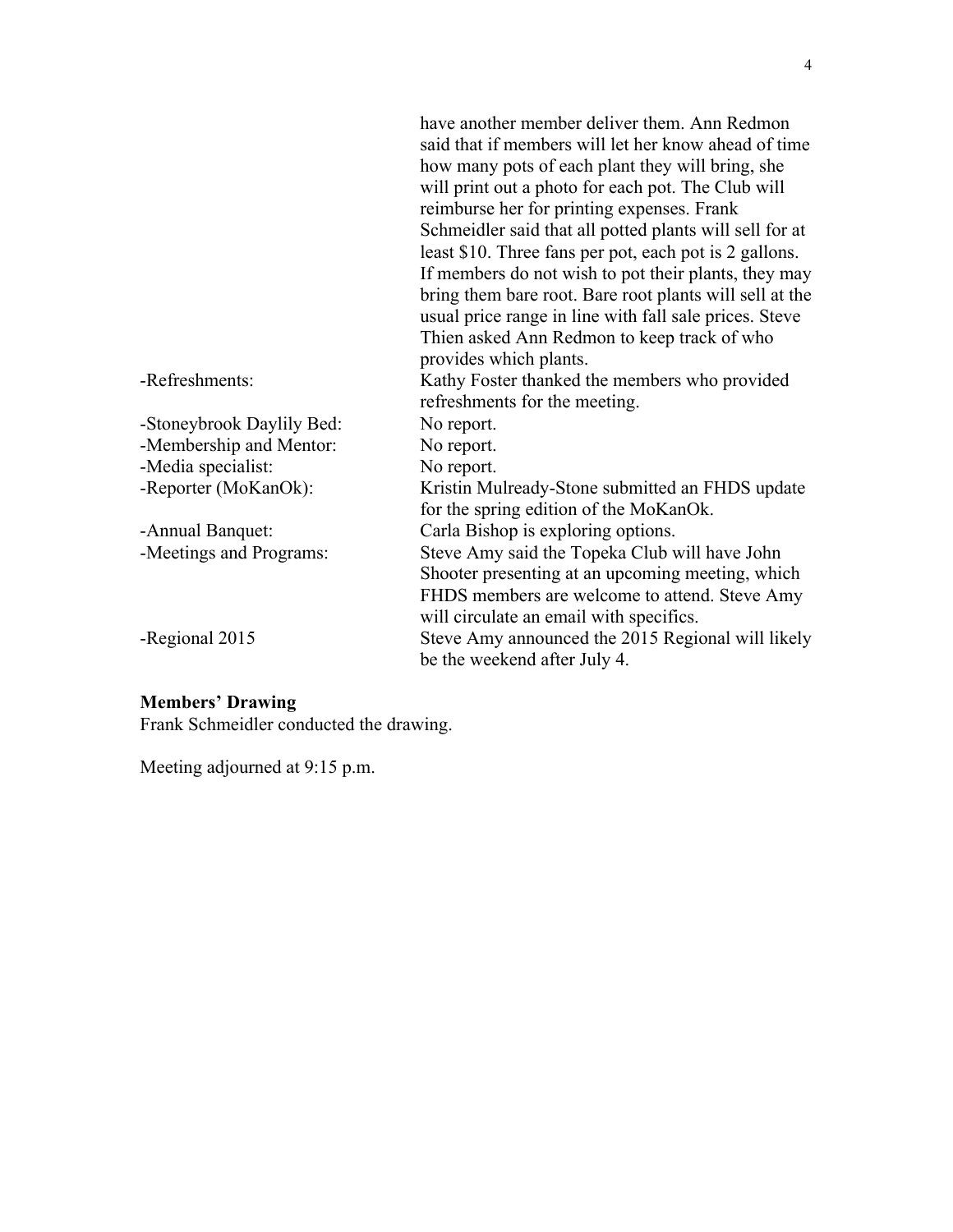# **Flint Hills Daylily Society June 3, 2013 Minutes**

Steve Amy called the meeting to order at 7:10 p.m. The meeting location was the Riley County Seniors' Services Center, 301 N. 4<sup>th</sup> St.

Steve Amy turned the floor over to Steve Thien, who introduced Scott Bean of Scott Bean Photo. Scott presented the program "Nature Photography." Scott is a professional photographer and offered advice on how to photograph daylilies for our fall photography contest.

# **Break for Refreshments**

# **Old Business:**

Steve Amy called for a motion to approve the minutes as submitted. Irene Johnson made a minor correction changing "the" to "there." The minutes were then approved as amended.

Treasurer's Report was approved as submitted.

# **Committee Reports/Updates:**

| - Webmaster:            | Ruby Zabel: Will get the information about the                                                            |
|-------------------------|-----------------------------------------------------------------------------------------------------------|
|                         | photography contest posted to the website. Ruby also asked                                                |
|                         | that Steve Amy get information from Karen Hawes about                                                     |
|                         | the bloom display, which will be July 13.                                                                 |
| -Treasurer's Report:    | Ruby Zabel presented the treasurer's report and it<br>passed as presented.                                |
|                         |                                                                                                           |
| -Members' Gardens Tour: | Steve Amy is considering having a group Garden<br>Tour, combining with the Topeka group because they have |
|                         | all seen each other's gardens several times. Further                                                      |
|                         | information is forthcoming.                                                                               |
| -Spring Sale:           | Steve Thien and Frank Schmeidler: Gross income was                                                        |
|                         | \$1,116, but after the expenses (see Treasurer's Report) the                                              |
|                         | net income was \$498. Frank Schmeidler thinks we should                                                   |
|                         | continue to have the potted plants sale, start a Facebook                                                 |
|                         | page, where we could announce our sales for free, instead                                                 |
|                         | of paying advertising. Christopher Renner suggested                                                       |
|                         | creating an event instead of creating a Facebook page,                                                    |
|                         | because pages can be difficult to manage, with spam and                                                   |
|                         | other people making unwanted posts. Christopher Renner                                                    |
|                         | would be happy to be responsible for creating an event for                                                |
|                         | our sales. Steve Amy suggested also doing Craig's List, for                                               |
|                         | free advertising. Frank suggested instead of paying for an                                                |
|                         | ad in <i>The Mercury</i> , write a letter to the editor advertising                                       |
|                         | the sale. Frank also suggested letting Blueville know about                                               |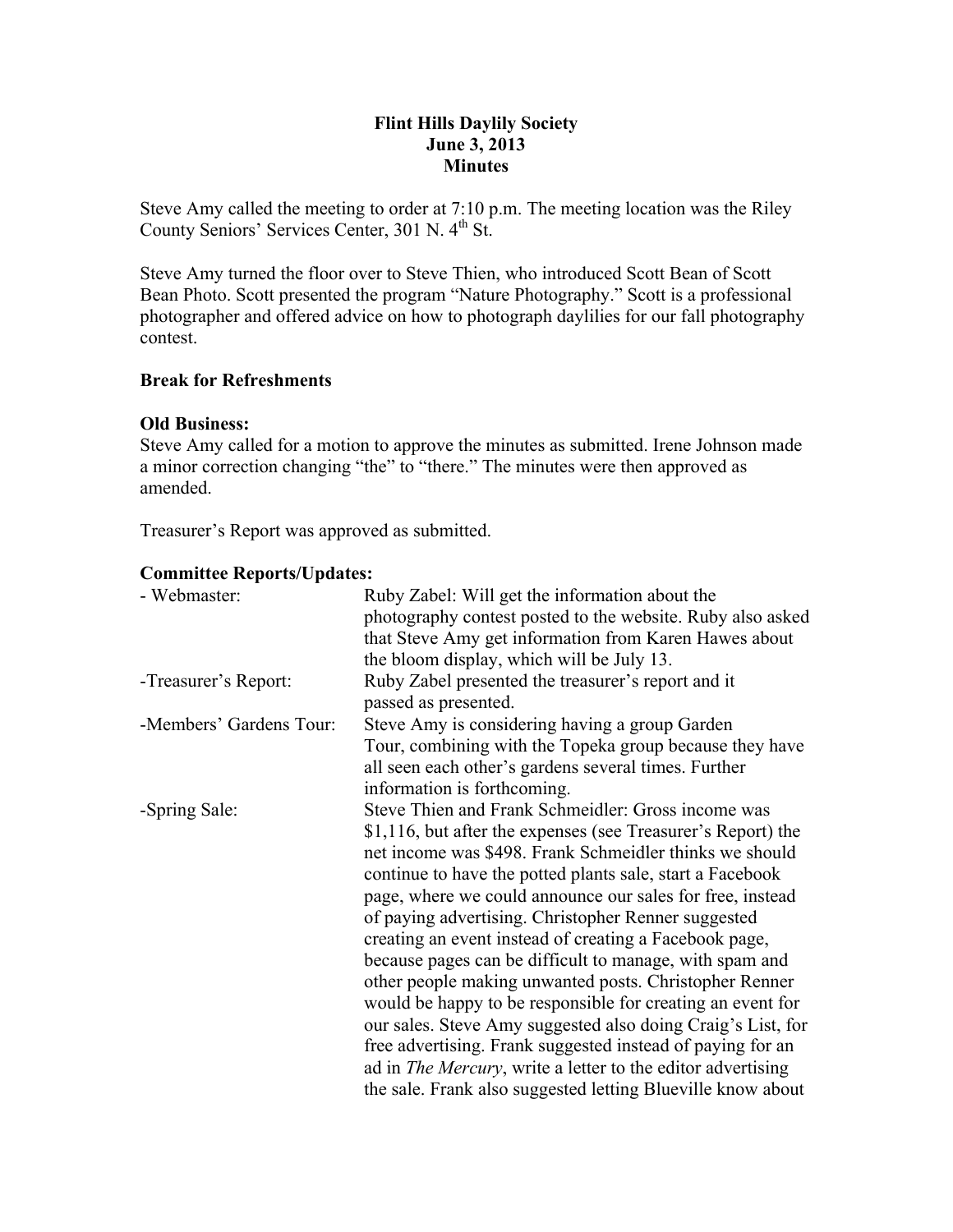|                                               | our sales because they will mention it on their radio show.<br>Christopher Renner said you can put an ad on the ticker on<br>the bottom of the screen on the Weather Channel for a<br>reasonable rate. He also suggested advertising on<br>Manhattan Broadcasting – we would reach more people<br>that way than through <i>The Mercury</i> . As a not-for-profit, we<br>would get a reasonable rate through Manhattan<br>Broadcasting. Steve Thien pointed out having the pictures<br>of the blooms went over well and we should bring that into<br>our fall sale for better sales.                                                                                                                                                                                                                                                                                                                                                                                                                                                                                                                                                                                                                                                                                                                     |
|-----------------------------------------------|---------------------------------------------------------------------------------------------------------------------------------------------------------------------------------------------------------------------------------------------------------------------------------------------------------------------------------------------------------------------------------------------------------------------------------------------------------------------------------------------------------------------------------------------------------------------------------------------------------------------------------------------------------------------------------------------------------------------------------------------------------------------------------------------------------------------------------------------------------------------------------------------------------------------------------------------------------------------------------------------------------------------------------------------------------------------------------------------------------------------------------------------------------------------------------------------------------------------------------------------------------------------------------------------------------|
| -Refreshments:                                | Kathy Foster thanked Norma Benton, Evelyn Lacey, and<br>Larry and Sally Lee for the refreshments                                                                                                                                                                                                                                                                                                                                                                                                                                                                                                                                                                                                                                                                                                                                                                                                                                                                                                                                                                                                                                                                                                                                                                                                        |
| -Stoneybrook Daylily Bed:                     | Evelyn reported the mulch is discolored and not<br>attractive. Should pull it up, fertilize and replace the mulch.                                                                                                                                                                                                                                                                                                                                                                                                                                                                                                                                                                                                                                                                                                                                                                                                                                                                                                                                                                                                                                                                                                                                                                                      |
| -Membership and Mentor:<br>-Media specialist: | Jo Lyle: No report.<br>Marian Quinlan: No report.                                                                                                                                                                                                                                                                                                                                                                                                                                                                                                                                                                                                                                                                                                                                                                                                                                                                                                                                                                                                                                                                                                                                                                                                                                                       |
| -Reporter (MoKanOk):<br>-Annual Banquet:      | Kristin Mulready-Stone: no report.<br>Carla Bishop: Carla will be out of town on                                                                                                                                                                                                                                                                                                                                                                                                                                                                                                                                                                                                                                                                                                                                                                                                                                                                                                                                                                                                                                                                                                                                                                                                                        |
|                                               | September 23, which was our tentative banquet date.<br>Possible dates now are September 16 or 30. Carla spoke<br>with Hilton Garden Inn – that is our host location for the<br>2015 Regional. It would be \$200 for the banquet room.<br>\$24/person for an evening banquet. Mid-level: Little Apple<br>Brewing Company. Will rent us the room at no charge, but<br>we must spend at least \$400. Everyone could order off the<br>menu. If we don't make the \$400 minimum, the club could<br>make up the difference. Low end: at the Senior Center. In<br>this case, we could order box lunches from McCallister's<br>deli: \$7.00 for each box lunch. Steve Amy pointed out that<br>we could bring in any caterer we wanted at the Senior<br>Center. If we did the box lunch version, we would have to<br>pay in advance. Steve Amy asked for a show of hands on<br>preference between having it at Little Apple Brewing<br>Company or catered at the Senior Center. A clear majority<br>preferred LABCO. Steve Thien pointed out there will be<br>quite a lot of moving around so the Senior Center might be<br>more conducive to that. Carla will check out the room at<br>LABCO and make a decision on where to do it. In terms of<br>looking for a caterer, Carla will keep it to \$10-\$15/head. |
| -Scholarship:<br>-Meetings and Programs:      | Jo Lyle: Scholarship suspended for 2013.<br>Steve Thien pointed to the brochure and entry forms for the<br>photography contest he distributed earlier in the meeting.<br>All directions are clear in the brochure. Each person can<br>only enter one picture in each category. Cut out the entry<br>form, paper clip it to the photo, and send it to Steve Thien<br>by August 30. Individuals need to come up with a different                                                                                                                                                                                                                                                                                                                                                                                                                                                                                                                                                                                                                                                                                                                                                                                                                                                                          |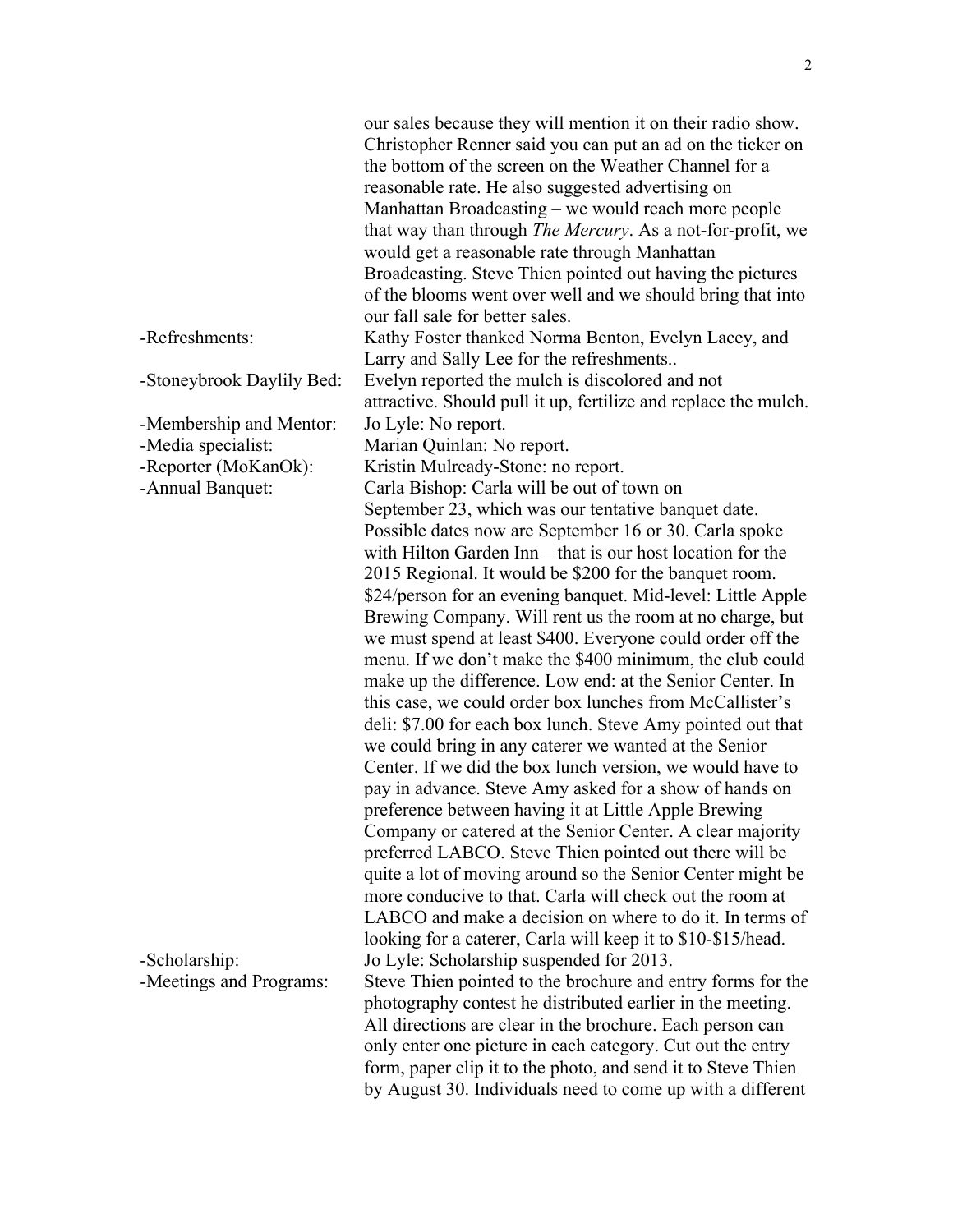|                | ID number for each photo. All rules and the entry form will<br>be available on the FHDS website. |
|----------------|--------------------------------------------------------------------------------------------------|
| -Regional 2015 | David Kirchoff will be our speaker at the 2015                                                   |
|                | regional. In all likelihood, our host hotel will be the Hilton                                   |
|                | Garden Inn. The Clarion, which hosted last time, did not                                         |
|                | have sufficient space. Although it has become a Four Points                                      |
|                | by Sheraton and there have been some renovations, the                                            |
|                | physical layout has not changed, so it is not a good choice.                                     |
|                | FHDS will host the regional the weekend after July 4,                                            |
|                | 2015.                                                                                            |

#### **New Business**

-We will need a fall sale, since the spring sale did not bring in enough revenue to cancel the fall sale. Steve Amy is looking for a chair for the fall sale.

-2013 Regional is June 14-16 in Tulsa, OK. There has been no tornado damage in that area, so it should be a good tour. They are still accepting registrations and Steve Amy encouraged everyone to attend.

-Ruby requested the revised 2013 Directory. Kristin Mulready-Stone will take care of it.

-Steve Amy is looking for someone who has room to host the bus plants for the 2015 Regional. He is also looking for an auction chair for the 2015 Regional. David Kirchoff will provide some plants, but the chair would be responsible for finding more.

## **Members' Drawing**

Frank Schmeidler conducted the drawings.

Meeting adjourned at 9:30 p.m.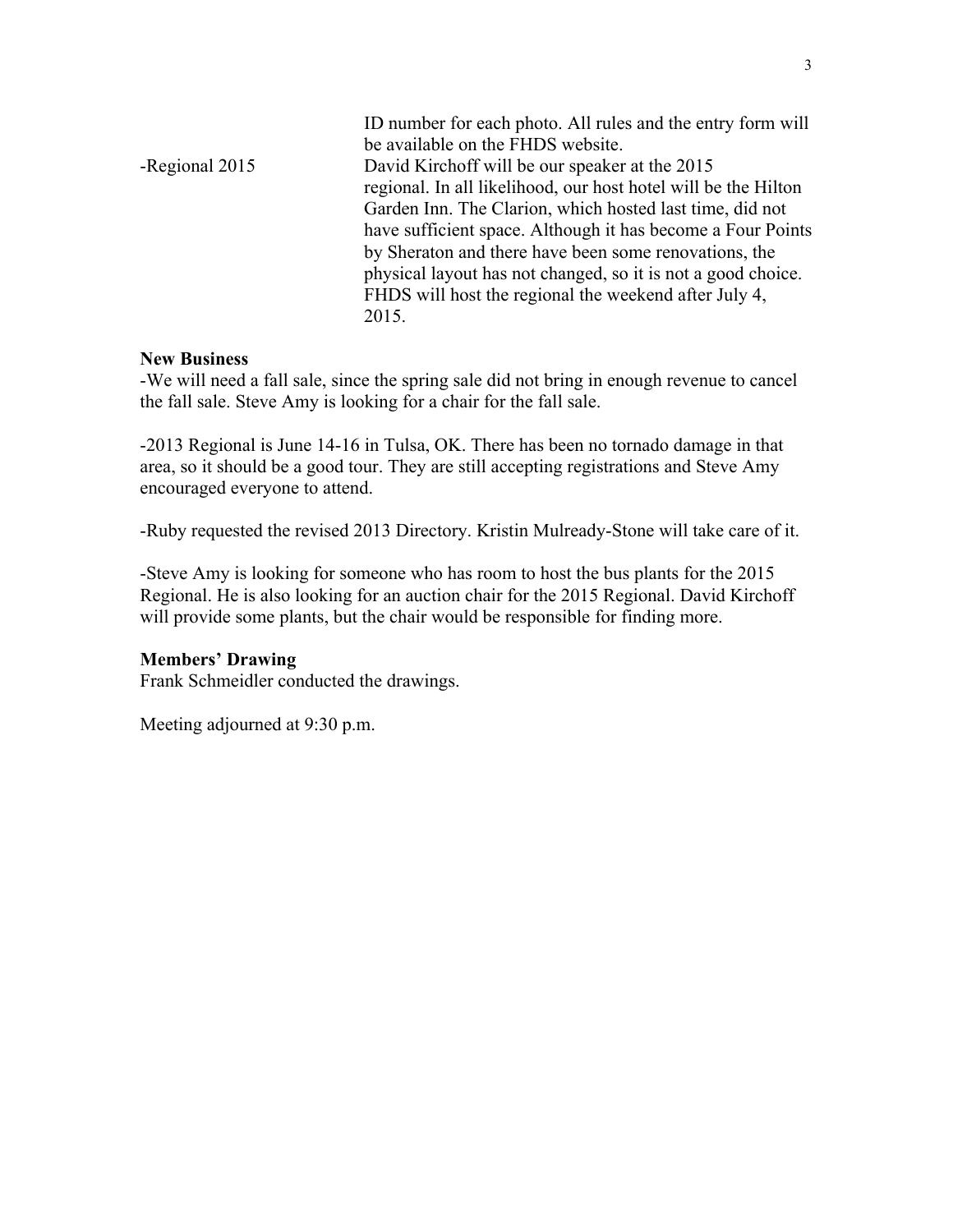# **Flint Hills Daylily Society August 5, 2013 Minutes**

Steve Amy called the meeting to order at 7:05 p.m. The meeting location was the Riley County Seniors' Services Center, 301 N. 4<sup>th</sup> St.

Steve Amy turned the floor over to Jim Parker, who presented a slideshow on the 2013 Region 11 Meeting. Jim then turned the floor over to Steve Thien, who presented a slideshow on the 2013 National AHS Convention.

# **Break for Refreshments**

## **Announcement:**

Steve Amy asked everyone to fill out the Region 11 Ballots for 2013. Voting from Region 11 is usually about 20%, typical for most clubs, but higher participation would be better.

# **Old Business:**

Treasurer's Report: Christopher Renner moved to approve as submitted. Gary McKenzie seconded. Motion passed.

Minutes: Christopher Renner moved to approve as submitted. Gary McKenzie seconded. Motion passed.

Steve Amy thanked those who provided refreshments for the meeting.

Steve Amy announced that FHDS now has a Facebook page. There will be announcements about our sales and will list the plants we have for the sale. All members who are on Facebook are encouraged to "Like" the FHDS Facebook page and invite their friends to like it too. Thanks to Christopher Renner for creating the page.

## **Committee Reports/Updates:**

| - Webmaster:                 | Ruby Zabel: See above re: Facebook page.                                                                         |
|------------------------------|------------------------------------------------------------------------------------------------------------------|
| - Mall Bloom Display         | Gary McKenzie reported there were many votes on the<br>favorite bloom.                                           |
| -Treasurer's Report:         | Ruby Zabel presented the treasurer's report and it<br>passed as presented. Our 501 (c) $(3)$ status is still not |
|                              | finalized, since when she submitted the paperwork, we had<br>not finalized our wording yet.                      |
| - Farmers' Market Fall sale: | Ernie Minton is working on some advertising. Irene                                                               |
|                              | Johnson has canopies, tables, etc.                                                                               |
| -Members' Gardens Tour:      | No report.                                                                                                       |
| -Membership and Mentor:      | Jo Lyle: No report                                                                                               |
| -Media Specialist-Librarian: | Marian Quinlan: No report.                                                                                       |
| -Reporter (MoKanOk):         | Kristin Mulready-Stone: no report                                                                                |
|                              |                                                                                                                  |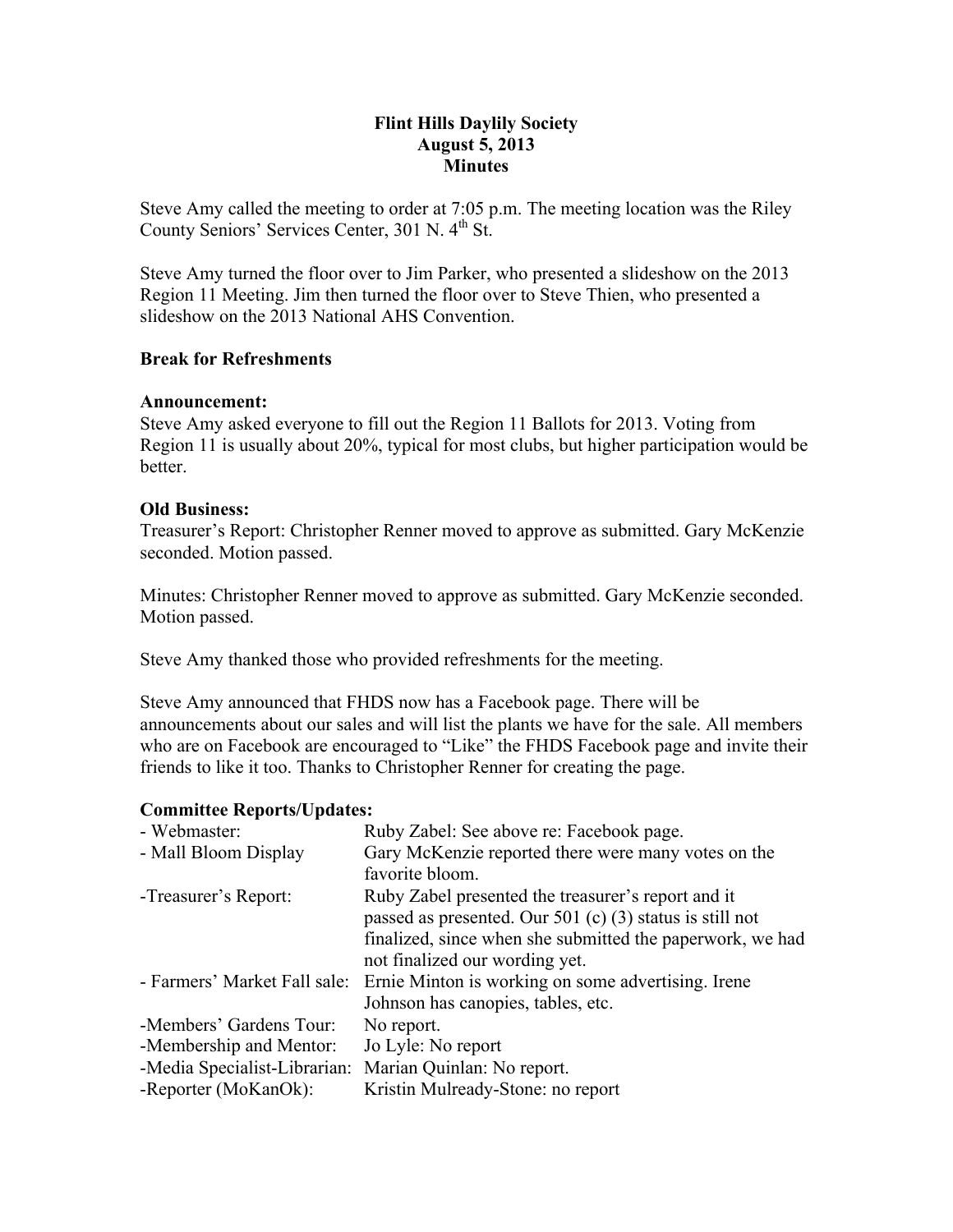| -Fall Banquet:            | Carla Bishop: Will be held Monday, September 16, 2013 at<br>6:00 at the Senior Center. HyVee will cater and there will |
|---------------------------|------------------------------------------------------------------------------------------------------------------------|
|                           | be plenty of room for the photograph display. If everyone                                                              |
|                           | pays \$10.50 for the meal, that should cover it. Members                                                               |
|                           | will have to pay in advance. Dinner will be Mediterranean                                                              |
|                           | Chicken, green beans almondine, etc., with cheesecake for                                                              |
|                           | dessert. Must pay Ruby Zabel by Friday, September 13.                                                                  |
|                           |                                                                                                                        |
| -Spring Sale:             | Steve Thien and Frank Schmeidler: No report.                                                                           |
| -Refreshments:            | Kathy Foster thanked those who provided the evening's<br>refreshments.                                                 |
| -Stoneybrook Daylily Bed: | Evelyn reported the mulch is discolored and not                                                                        |
|                           | attractive. Should pull it up, fertilize and replace the mulch.                                                        |
| -Membership and Mentor:   | Jo Lyle: No report.                                                                                                    |
| -Scholarship:             | Jo Lyle: Scholarship suspended for 2013.                                                                               |
| -Meetings and Programs:   | Steve Thien reminded everyone that entries for the                                                                     |
|                           | photography contest must be submitted to him by August                                                                 |
|                           | 30. There are some entries in already, but not many.                                                                   |
| -Regional 2015            | The dates will be July 10-12, 2015. David Kirchoff will be                                                             |
|                           | our speaker at the 2015 regional, although Steve Amy still                                                             |
|                           | needs to confirm with him. There are chair positions for the                                                           |
|                           | regional that are open. Anyone who is interested in chairing                                                           |
|                           | a committee for the regional should speak to Steve Amy.                                                                |
|                           | Christopher Renner has explored hotel possibilities. Hilton                                                            |
|                           | Garden Inn is quite expensive: \$114/night. Spend \$3,000 in                                                           |
|                           | food, will still have to pay \$1,500 in rooms. Four Points by                                                          |
|                           | Sheraton is less expensive: \$99/night. They will be                                                                   |
|                           | renovating the conference area this winter. If we spend                                                                |
|                           | \$2,000 on food, our required room rental will be \$500.                                                               |
|                           | Four Points also has two vans that could be used if people                                                             |
|                           | want to go to Target, the Discovery Center, or somewhere                                                               |
|                           | else. Christopher hasn't heard back from Holiday Inn yet,                                                              |
|                           | but our event is probably too big for it.                                                                              |
|                           | If everyone can give a few fans of a few plants from                                                                   |
|                           |                                                                                                                        |
|                           | 2008 or more recent years, the club could save a great deal                                                            |
|                           | of money on bus plants and registration plants. Steve Thien                                                            |
|                           | pointed out there were no bus plants at the regional or the                                                            |
|                           | national this year, so they may have gone out of vogue.                                                                |
|                           | Jane Amy cautioned against giving away too few plants,                                                                 |
|                           | because receiving good plants makes the registration fee for                                                           |
|                           | the regional meeting worthwhile in people's minds.                                                                     |

Larry Lee has volunteered space in his garden to host and maintain the plants. Steve Amy asked that people be prepared to volunteer to help with maintenance of these plants, weeding, planting, etc.

Steve Thien reported that Faye Yoder let him know that the Salina club (Prairie Winds) would be willing to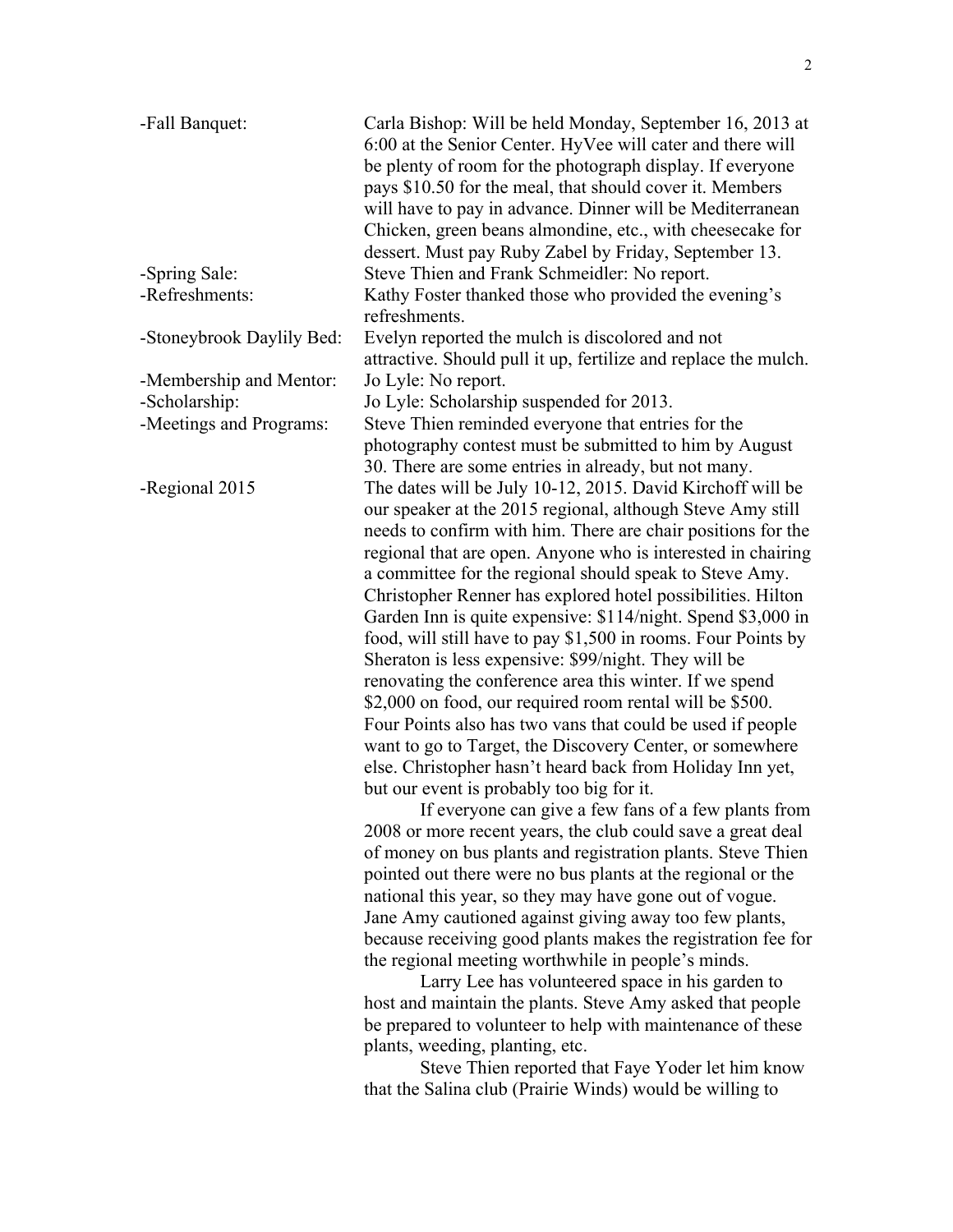participate in hosting the 2015 Regional. There are some advantages, with extra hands to help out, contribute to some of the fees for us. It would require some extra coordination, but otherwise would lighten the load. Steve Amy said the Topeka club has helped with those financial burdens in the past by supporting the cost of the hospitality room.

# **New Business**

No new business.

#### **Members' Drawing**

Frank Schmeidler conducted the drawings.

Meeting adjourned at 9:15 p.m.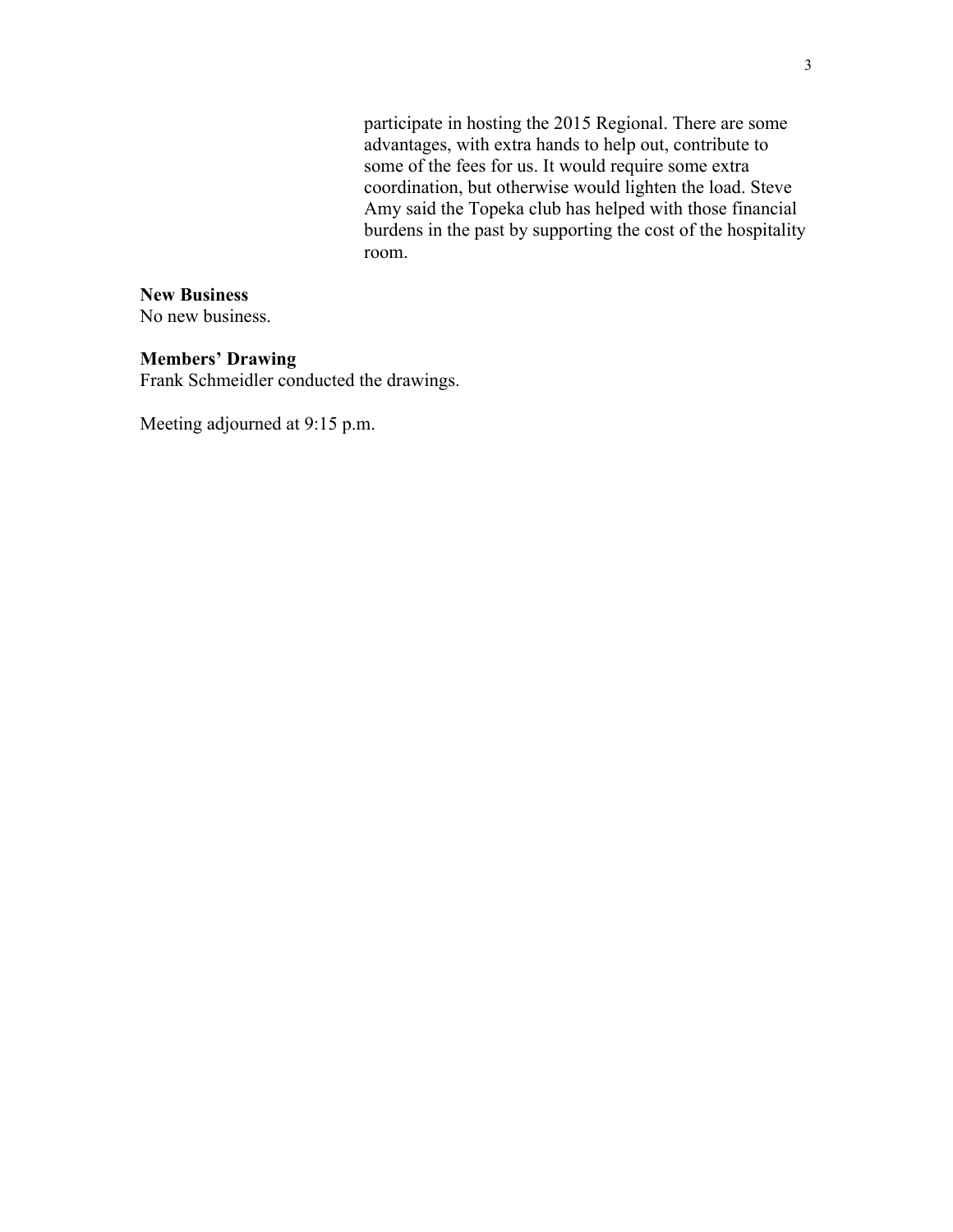# **Flint Hills Daylily Society September 16, 2013 Minutes**

Steve Amy called the meeting to order at 7:25 p.m. The meeting location was the Riley County Seniors' Services Center, 301 N. 4<sup>th</sup> St.

Steve Amy turned the floor over to Steve Thien to present the results of the photography contest:

| Category 1: Landscape                                |
|------------------------------------------------------|
| First place – Steve Thien                            |
| Second place – Kathy Foster                          |
| Category 2: Individual bloom: full form flower       |
| First place – Ruby Zabel                             |
| Second place – Maureen Thien                         |
| Category 3: Individual bloom: double flower          |
| First place – Maureen Thien                          |
| Second place - Ann Redmon                            |
| Category 4: Individual bloom: unusual form or spider |
| First place – Frank Schmeidler                       |
| Second place – Ann Redmon                            |
| Category 5: Multi-bloom or clump                     |
| First place – Christopher Renner                     |
| Second place – Steve Thien                           |
| Category 6: Artistic Garden                          |
| First place – Kent Foster                            |
| Second place – Frank Schmeidler                      |
|                                                      |

## **Announcement:**

Steve Amy announced he has booklets available for sale, if anyone is interested: *An Illustrated Guide to Daylilies*.

# **Old Business:**

Approval of Minutes: Maureen Thien moved to approve minutes as distributed and amended (clarification that the Topeka Club has provided a limited amount of financial support for the regional, by paying for the hospitality room). Marian Quinlan seconded. Motion passed.

Treasurer's Report: Pat Freeman moved to accept the Treasurer's report as distributed. Jim Parker seconded.

## **Committee Reports/Updates:**

- Webmaster: Ruby Zabel: Steve Thien asked the winners of the contest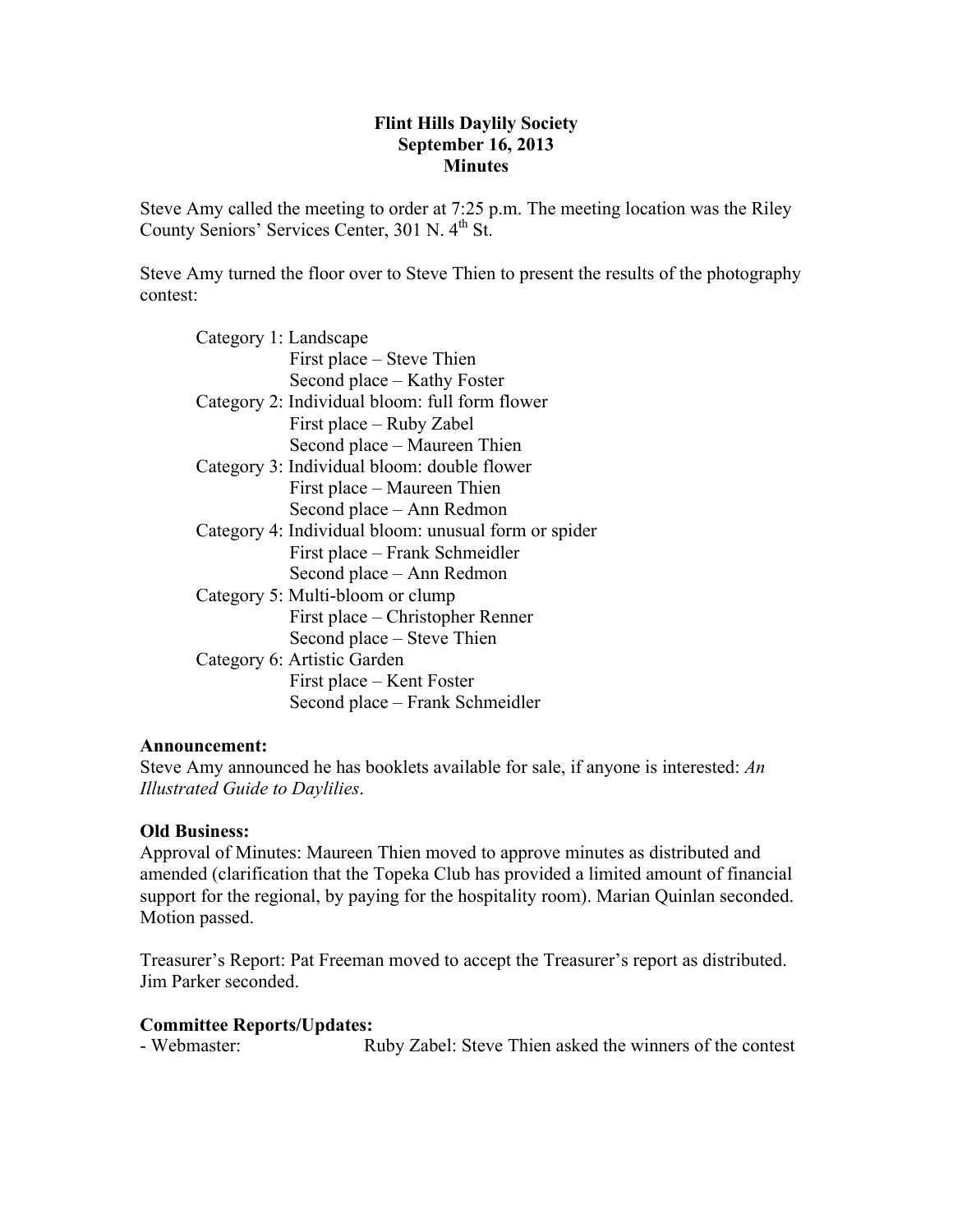| to email digital copies of their winning photos to Ruby so<br>she can post them to the FHDS webpage and Facebook                                                |
|-----------------------------------------------------------------------------------------------------------------------------------------------------------------|
| page.                                                                                                                                                           |
| Steve Amy: A total of 55-60 people with a combined<br>membership of the Flint Hills and Topeka Clubs attended<br>the tour. Everyone seemed to have a good time. |
| No report.                                                                                                                                                      |
| Ruby Zabel: The profit from the spring and fall sales                                                                                                           |
| combined was just shy of \$2,200.                                                                                                                               |
| Ernie Minton: Steve Amy thanked Ernie Minton for his                                                                                                            |
| help with the fall sale and those who provided plants and                                                                                                       |
| for cleaning their own plants at home.                                                                                                                          |
| Jo Lyle: No report                                                                                                                                              |
| Marian Quinlan: Label maker.                                                                                                                                    |
| Kristin Mulready-Stone: request for an update on FHDS                                                                                                           |
| came the day before the deadline, so Kristin was unable to                                                                                                      |
| submit anything.                                                                                                                                                |
| Carla Bishop: Steve Amy thanked Carla Bishop for                                                                                                                |
| planning and overseeing the banquet and Carla                                                                                                                   |
| thanked the Fosters for providing the beverages.                                                                                                                |
| Steve Thien and Frank Schmeidler: No report.                                                                                                                    |
| Kathy Foster: No report                                                                                                                                         |
| Evelyn Lacey: No report.                                                                                                                                        |
| Jo Lyle: No report.                                                                                                                                             |
| Scholarship suspended for 2013.                                                                                                                                 |
| Steve Thien: Steve Amy thanked Steve Thien for his work                                                                                                         |
| on the programs this year.                                                                                                                                      |
| The member gardens that will be included on the 2015                                                                                                            |
| Regional tour are: Kent and Kathy Foster, Frank                                                                                                                 |
| Schmeidler, Jim and Nancy Parker, Larry Moeder, Shirley                                                                                                         |
| Masterson and Ruby Zabel. Steve Amy said we are still                                                                                                           |
| looking for some plants for the regional. Anyone who has                                                                                                        |
| extra fans of plants from 2008 or later, please consider                                                                                                        |
| donating them for the registration plants for the regional. It<br>could save the club \$800 or more. The host hotel will be                                     |
| the Sheraton Four Points.                                                                                                                                       |
|                                                                                                                                                                 |

# **New Business:**

# **Proposed budget for 2014**

- Steve Amy reported the proposed budget is mostly a carry-over from 2013, but there is an additional \$4,000 in the budget to purchase plants and make early deposits on the hotel, etc., for the 2015 Regional.
- Ruby explained some of the line items in the proposed budget.
	- o We are suspending our contribution to MoKanOk, as they have \$49,000 in their accounts. We will not make our contribution for 2013 or 2014.